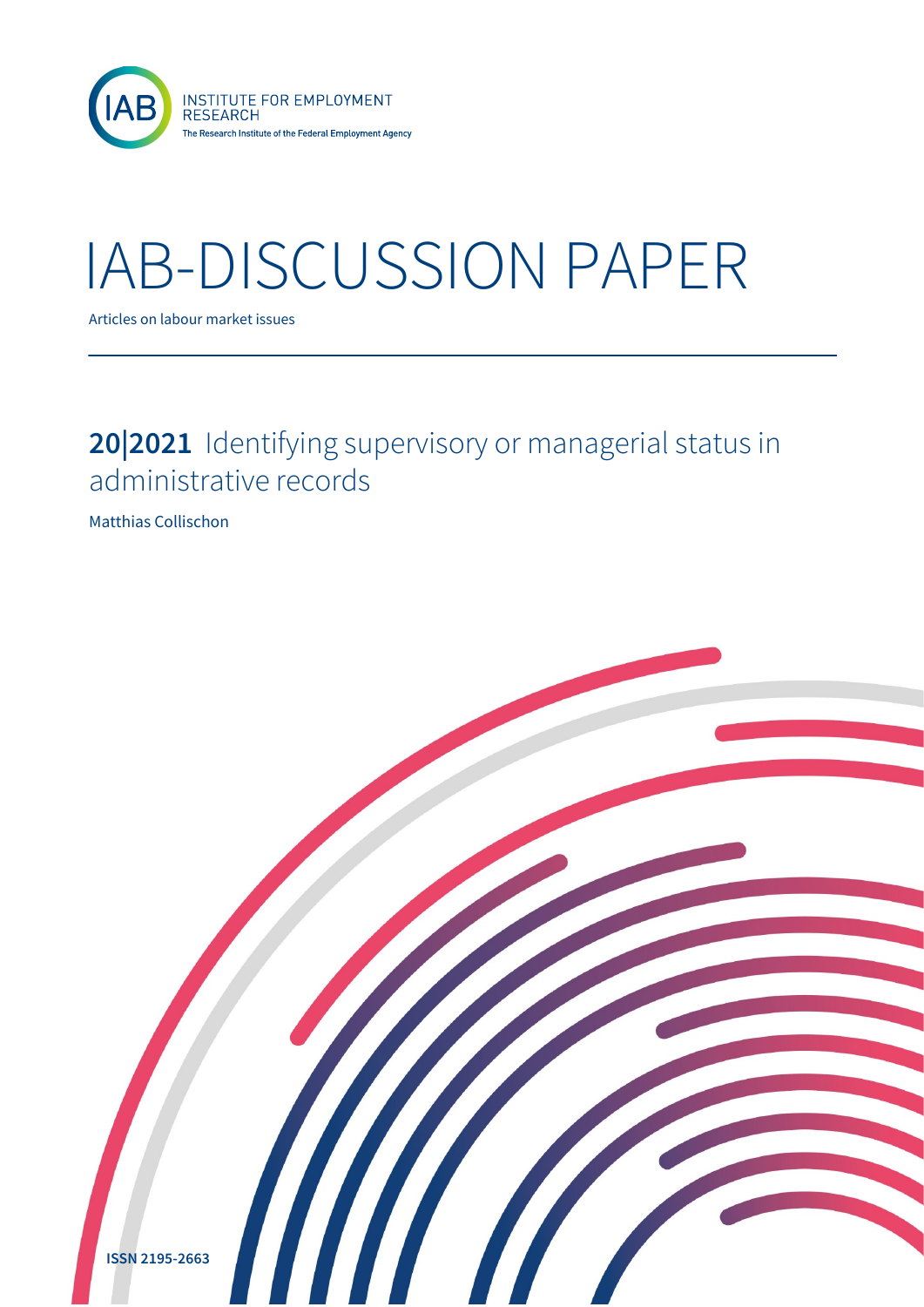# Identifying supervisory or managerial status in administrative records

Matthias Collischon (IAB)

Mit der Reihe "IAB-Discussion Paper" will das Forschungsinstitut der Bundesagentur für Arbeit den Dialog mit der externen Wissenschaft intensivieren. Durch die rasche Verbreitung von Forschungsergebnissen über das Internet soll noch vor Drucklegung Kritik angeregt und Qualität gesichert werden.

The "IAB Discussion Paper" is published by the research institute of the German Federal Employment Agency in order to intensify the dialogue with the scientific community. The prompt publication of the latest research results via the internet intends to stimulate criticism and to ensure research quality at an early stage before printing.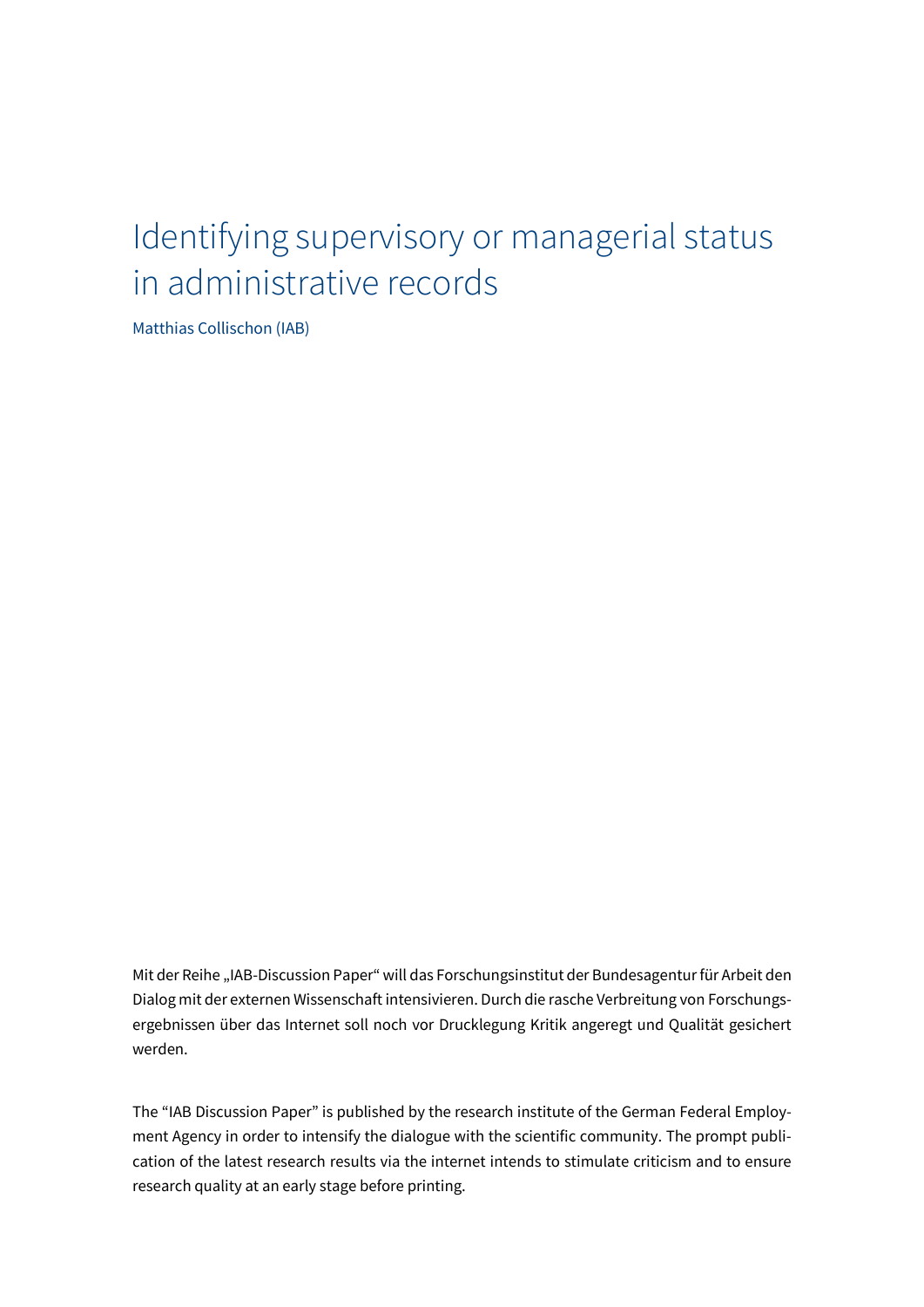### Contents

| $2^{\circ}$ |                                                                                   |                                                                                     |  |  |  |  |  |
|-------------|-----------------------------------------------------------------------------------|-------------------------------------------------------------------------------------|--|--|--|--|--|
|             | 2.1                                                                               |                                                                                     |  |  |  |  |  |
|             | 2.2                                                                               |                                                                                     |  |  |  |  |  |
| 3           | Empirical Example: Gender differences in holding managerial or supervisory jobs12 |                                                                                     |  |  |  |  |  |
|             |                                                                                   | 3.1 How do the predictions perform in regressions compared to survey information in |  |  |  |  |  |
|             | 3.2                                                                               |                                                                                     |  |  |  |  |  |
| 4           |                                                                                   |                                                                                     |  |  |  |  |  |
|             |                                                                                   |                                                                                     |  |  |  |  |  |

### Figures

| Figure 1: |  |
|-----------|--|
|           |  |

### Tables

| Table 1:  |                                                                        |  |
|-----------|------------------------------------------------------------------------|--|
| Table 2:  | Comparing various predictions against survey information on managerial |  |
| Table 3:  | Comparing various predictions against survey information on managerial |  |
| Table 4:  |                                                                        |  |
| Table 5:  |                                                                        |  |
| Table 6:  |                                                                        |  |
| Table A1: |                                                                        |  |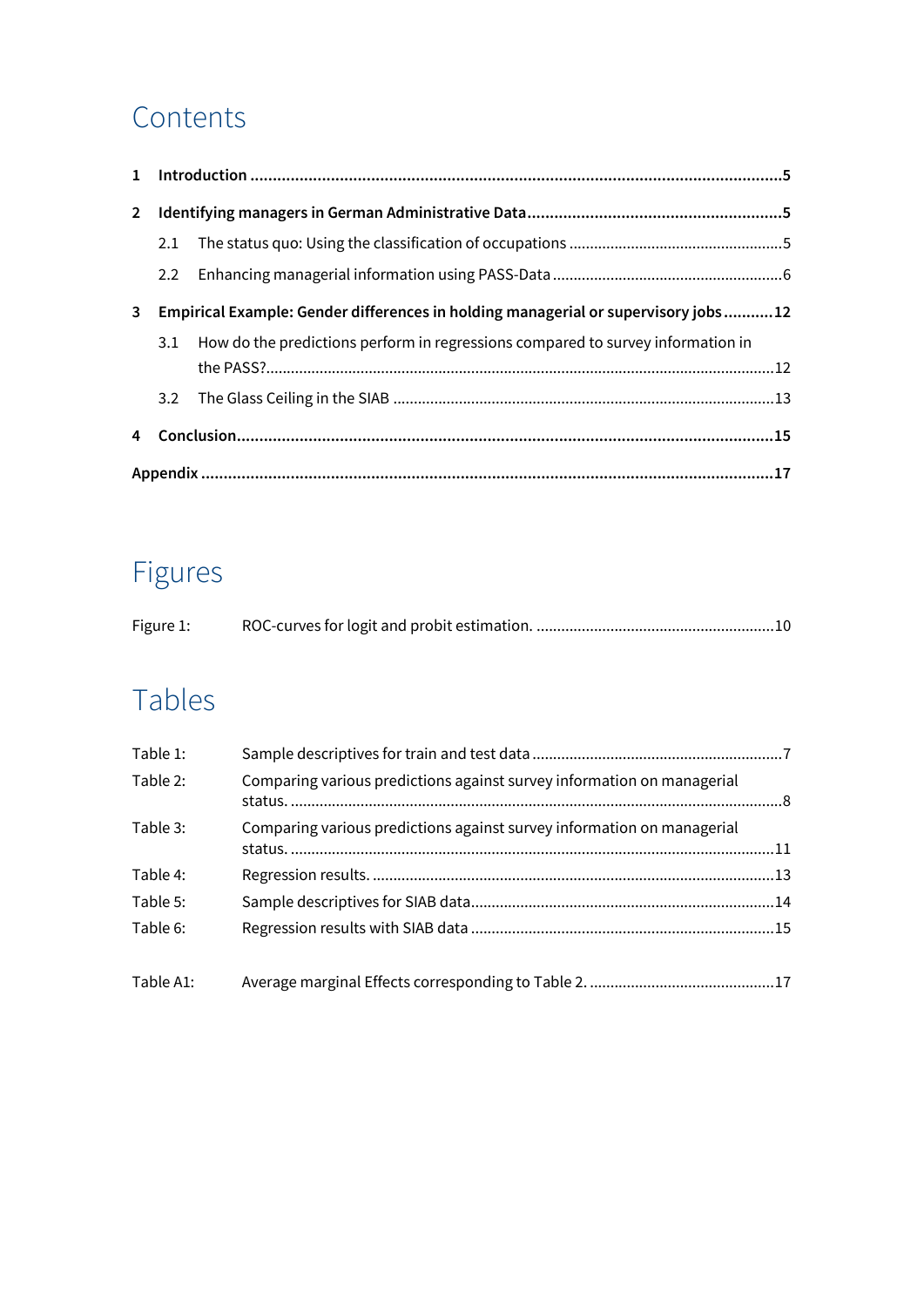### Abstract

Information on individuals holding a managerial or supervisory positions within establishments is important for various aspects of labor market research. However, identifying managers or supervisors in German administrative records is not straightforward. This paper uses survey information from the Panel Study Labour Market and Social Security (PASS) to predict managerial or supervisory tasks in administrative records that can be used to enhance the identification of managers and supervisors in the Sample of Integrated Labour Market Biographies (SIAB). Furthermore, I provide an applied example in which I calculate gender differences in the probability to hold a managerial position.

### Zusammenfassung

Informationen darüber, ob Individuen eine Position mit Führungsaufgaben innehaben, sind wichtig für die Arbeitsmarktforschung. Leider ist es nicht einfach möglich, diese Aufgaben in deutschen administrativen Daten zu identifizieren. Dieser Beitrag nutzt Surveyinformationen aus dem Panel Arbeitsmarkt und soziale Sicherung (PASS), um Personen mit Führungsaufgaben in administrativen Daten, zum Beispiel dem SIAB, vorherzusagen. Als Beispiel für die Anwendung untersuche ich Geschlechterunterschiede in der Wahrscheinlichkeit, eine Position mit Führungsaufgaben zu haben.

### JEL classification

C53, J16

### Keywords

Managers, SIAB, administrative data, supervisors, PASS

### Acknowledgements

I thank Mark Trappmann for his valuable feedback.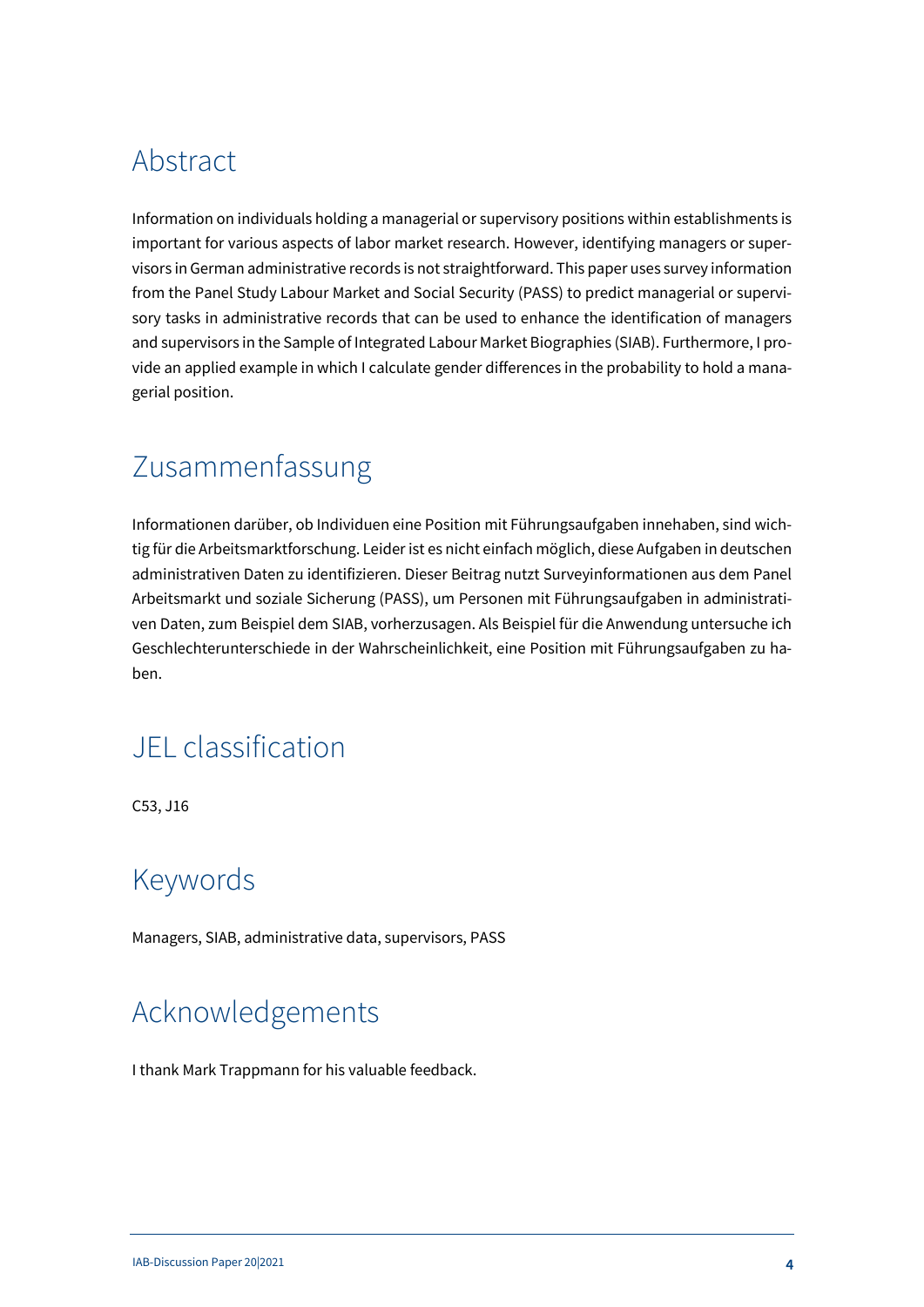# <span id="page-4-0"></span>1 Introduction

German register data have become popular in various fields, e.g. economics (Card et al. 2013) and sociology (Huffman et al. 2017) due to its large sample size and daily information on employment characteristics. However, not every variable that is included in the data is reliable as it is since they are not essential for social security contributions. For example, Fitzenberger et al. (2005) show that the measure for education in the data, as it is reported, is sometimes inconsistent and contains many missing values. The same also holds true for several other information in the data, including the measure for occupation and, specifically, whether an individual holds managerial or supervisory duties.

The access to managerial positions and the consequences of managers' characteristics for various processes in the labor market are a growing field in the social sciences literature. One specific example is the glass ceiling, i.e. the reduced chance to obtain a managerial position, for women in the labor market. Maume (1999), for example, shows that women face barriers in the access to managerial positions compared to men. To investigate such research questions with the IAB data, it is thus important to precisely identify managerial positions.

This paper proposes a procedure to improve the identification of individuals with supervisory or managerial duties in the employment history data (Beschäftigtenhistorik (BeH)) data. It uses survey information from the Panel Study Labour Market and Social Security (PASS) that can be linked with administrative records to predict the probability of being a manager using only information that is also available in the administrative records. As supplementary material, I provide data and syntax to use my results to predict managers in the SIAB-data.

Specifically, the procedure I implement works by estimating a regression in which the information on managerial duties from the survey data are regressed on information available in administrative data. This provides coefficients for the variables included in the administrative data to predict managerial status. Thus, I next use the estimated vector of coefficients in the full sample of administrative information in the SIAB to predict managerial status in this context. I use the predicted probabilities and various thresholds (e.g. 70 percent) to predict managerial status as a binary variable. Next, I use these predictions to estimate the gender gap in holding managerial positions in the PASS and SIAB data.

# <span id="page-4-1"></span>2 Identifying managers in German Administrative Data

### <span id="page-4-2"></span>2.1 The status quo: Using the classification of occupations

Identifying managers in German administrative data is theoretically possible by using the information on the classification of occupations (Bundesagentur für Arbeit 2020). If the fourth digit of the classification of occupations (Klassifizierung der Berufe (KldB)) code is a "9", this indicates that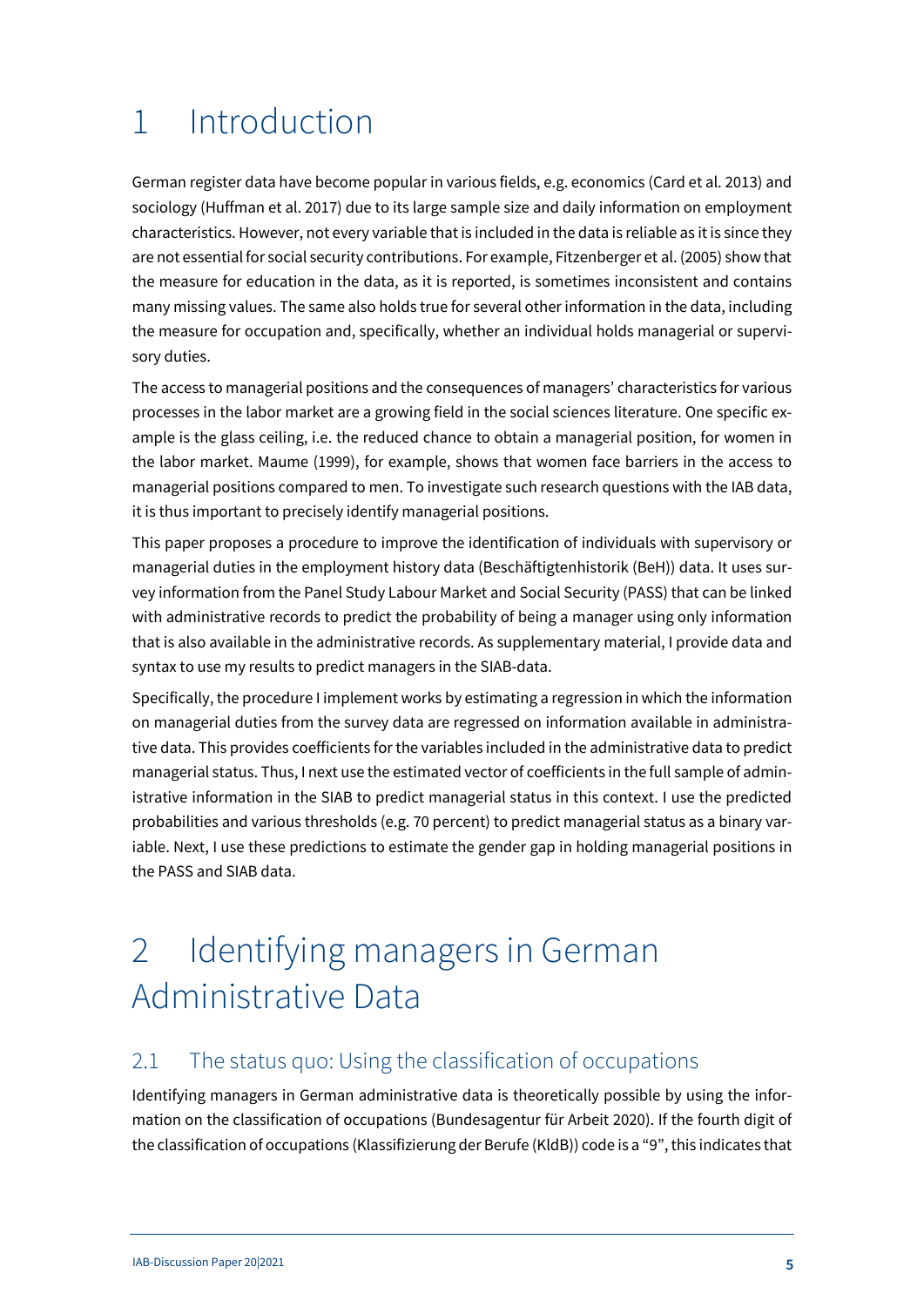the employee has managerial or supervisory duties. Furthermore, the KldB Code "7110" indicates being an executive. Theoretically, using these codes should suffice in identifying managers.

However, in practice, employers have no incentive to update this information if a promotion happens. This means, for example, if an employee start working at an establishment of a given firm without managerial duties and is promoted to a managerial position, it could be the case that she simply keeps her original KldB information in the administrative data and the employer only updates information on pay and the contract duration. Thus, we would falsely identify her as a nonmanager.

Furthermore, not all employees with managerial duties are necessarily classified via a "9" in the KldB-codes as managers, because the classification does not allow for it (as some occupations do not contain this category), as also noted by Paulus and Matthes (2013).

Thus, it is likely the case that any researcher using only the KldB-codes to identify employees with managerial duties underestimates the true proportion of these and that the definition for managers or employees with supervisory positions according to the occupational classification is far stricter than what survey information would suggest.

### <span id="page-5-0"></span>2.2 Enhancing managerial information using PASS-Data

The main part of this paper uses information from the Panel Study Labour Market and Social Security (PASS, Trappmann et al. 2019), linked with administrative records (PASS-ADIAB) (Antoni and Bethmann) to use survey information on managerial duties to identify managers in administrative records. The PASS is a panel study that consists of a sample of German households that oversamples welfare benefits and started in 2006. Yearly, it surveys around 10,000 household with around 15,000 individuals. Respondents are asked to allow for consent record linkage of their survey information to administrative records; around 80 percent of respondents five their consent (Antoni and Bethmann 2019). This unique setting allows me to use information from administrative records to predict variables that are part of the survey questionnaire. Even though benefit recipients are oversampled, the subsample of individuals in employment is still large enough for my analysis.

Since 2011, individuals are asked whether they supervise or are authorized to issue instructions to other employees. I use this questionnaire item to predict supervisory or managerial status in administrative records. This is achieved by regressing managerial status as it is reported in the survey on a set of variables from the administrative data and then use the coefficients from this regression to estimate the propensity of being a manager in administrative records.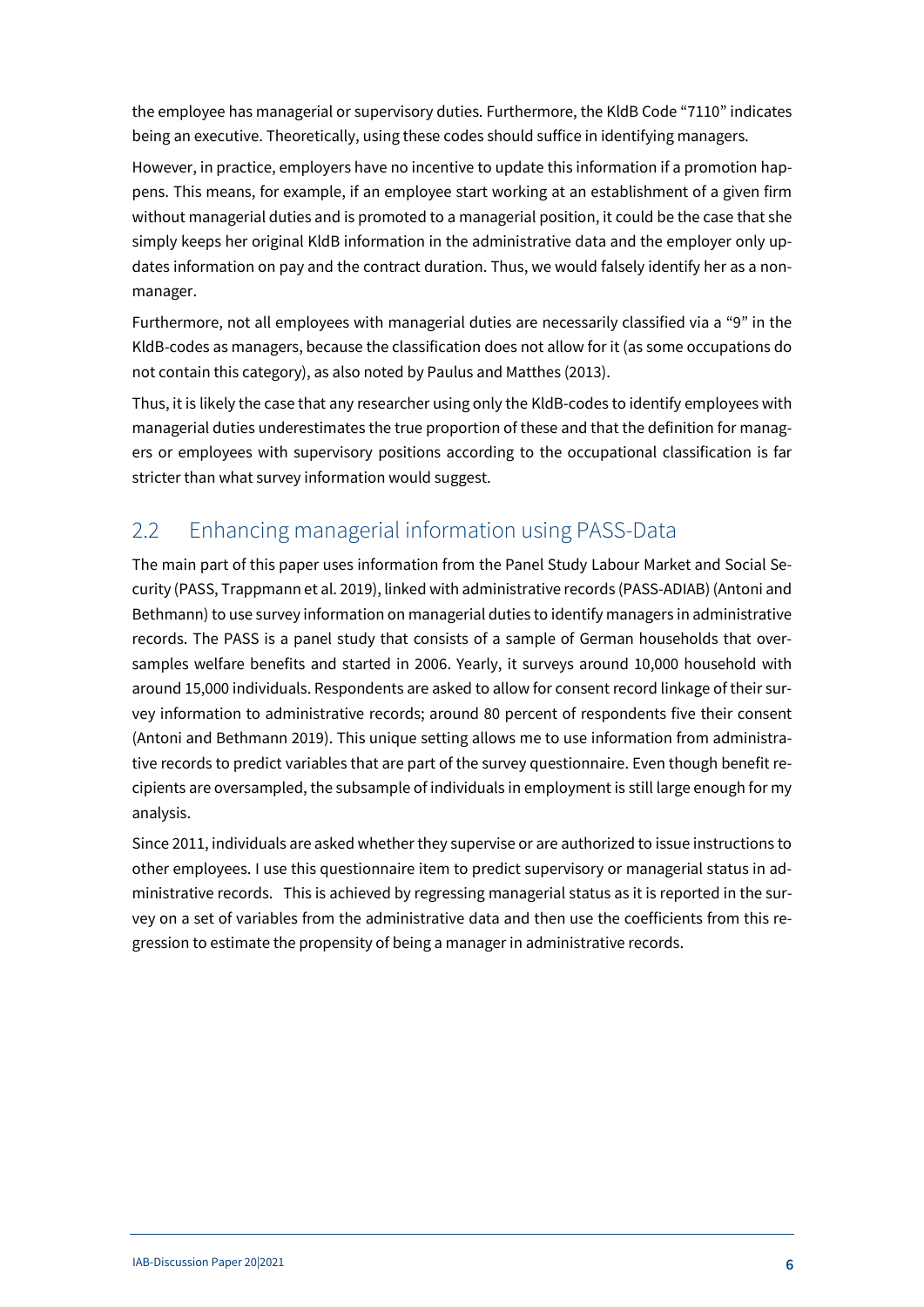|                                              | <b>Train Data</b> |           | <b>Test Data</b> |           |
|----------------------------------------------|-------------------|-----------|------------------|-----------|
| Variable                                     | Mean              | <b>SD</b> | Mean             | <b>SD</b> |
| Manager (PASS) (0/1)                         | 0.36              | 0.48      | 0.36             | 0.48      |
| Manager (KldB) (0/1)                         | 0.03              | 0.18      | 0.03             | 0.18      |
| Daily pay (Euros)                            | 73.92             | 43.75     | 73.35            | 43.43     |
| Age                                          | 43.35             | 10.83     | 43.34            | 10.90     |
| Female $(0/1)$                               | 0.51              | 0.50      | 0.52             | 0.50      |
| Current year                                 | 2012.19           | 3.14      | 2012.19          | 3.14      |
| Labor market experience (years)              | 16.01             | 9.36      | 15.99            | 9.38      |
| Job tenure (years)                           | 4.63              | 5.93      | 4.62             | 6.00      |
| Education: No vocational Training            | 0.06              | 0.24      | 0.07             | 0.25      |
| Education: Vocational training               | 0.62              | 0.48      | 0.62             | 0.49      |
| <b>Education: Upper Secondary</b>            | 0.03              | 0.17      | 0.03             | 0.17      |
| Education: Upper Secondary + voc<br>training | 0.12              | 0.32      | 0.12             | 0.33      |
| Education: University of applied<br>sciences | 0.04              | 0.19      | 0.04             | 0.19      |
| <b>Education: University</b>                 | 0.13              | 0.34      | 0.13             | 0.34      |
| Observations                                 | 20337             |           | 20736            |           |

<span id="page-6-0"></span>**Table 1: Sample descriptives for train and test data**

Source: PASS Survey, own calculations.

To prevent risks from overfitting, I begin by splitting the PASS-data that is linked to administrative records into a train and a test sample (50 percent of the full sample, respectively). [Table 1](#page-6-0) shows sample descriptives of the relevant variables for both samples. As can be seen, the number of individuals that report any supervisory or managerial duties in the survey (36 percent) exceeds the number of individuals that are identified as managers by using the occupational classification (3 percent) by far. As a sidenote, 36 percent of employees having managerial or supervisory duties may seem large, but data from the Microcensus 2016 reports 24 percent of working individuals with supervisory or managerial duties. This indeed suggests that a large number of employees with managerial or supervisory duties are not reported correctly in the administrative records or that administrative information rely on a far stricter definition of managerial and supervisory positions. Either way, especially to ensure comparability of estimations based on administrative records with survey information, it can be useful to build a variable that resembles the survey information more closely.

In the next step, I estimate a regression model via probit and logit to predict the probability of being a manager in the train data. I then use the predictions from this model in the test data to assess the quality of the procedure and compare the predictions to the managerial information in the survey. Specifically, I estimate the following model:

$$
Pr(Manager = 1)_{it} = \beta_0 + \beta_1 Kldb'_{it} + \beta_2 X'_{it}
$$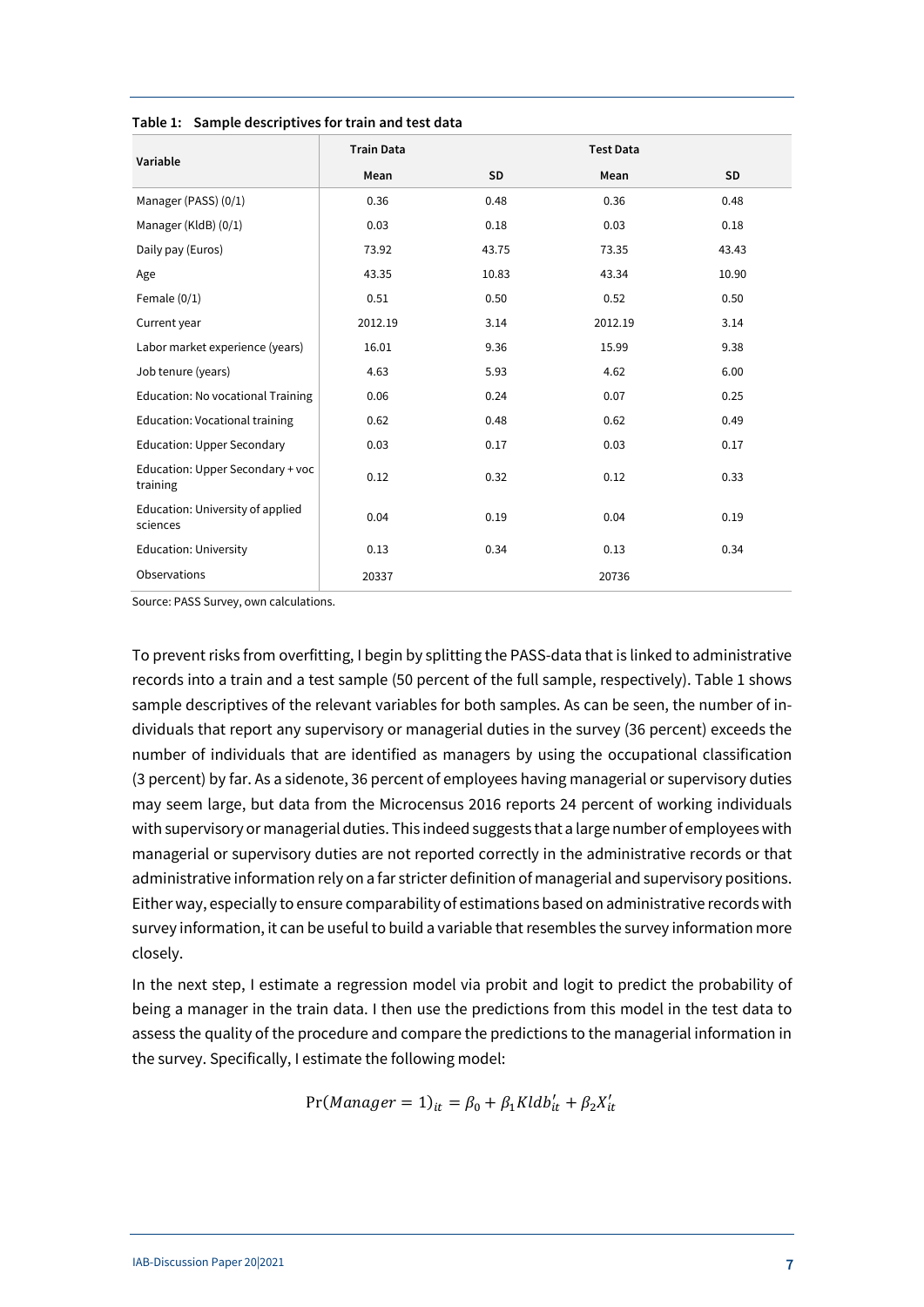|                                | (1)                    | (2)          | (3)          | (4)                    | (5)          | (6)          |
|--------------------------------|------------------------|--------------|--------------|------------------------|--------------|--------------|
|                                |                        | Logit        |              |                        | Probit       |              |
|                                | <b>Binary</b><br>dummy | 3-digit-KldB | 4-digit-KldB | <b>Binary</b><br>dummy | 3-digit-KldB | 4-digit-KldB |
| Daily pay                      | $0.016***$             | $0.012**$    | $0.012**$    | $0.009***$             | $0.005*$     | $0.006**$    |
|                                | (0.004)                | (0.004)      | (0.004)      | (0.002)                | (0.002)      | (0.002)      |
| Daily pay squared              | $-0.000$               | 0.000        | 0.000        | $-0.000$               | 0.000        | 0.000        |
|                                | (0.000)                | (0.000)      | (0.000)      | (0.000)                | (0.000)      | (0.000)      |
| Daily pay cubic                | 0.000                  | $-0.000$     | $-0.000$     | 0.000                  | $-0.000$     | $-0.000$     |
|                                | (0.000)                | (0.000)      | (0.000)      | (0.000)                | (0.000)      | (0.000)      |
| No vocational Training         | Ref.                   | Ref.         | Ref.         | Ref.                   | Ref.         | Ref.         |
| Vocational training            | $0.341***$             | $0.278***$   | $0.305***$   | $0.200***$             | $0.164***$   | $0.179***$   |
|                                | (0.078)                | (0.082)      | (0.084)      | (0.046)                | (0.047)      | (0.048)      |
| <b>Upper Secondary</b>         | $0.275*$               | 0.211        | $0.264*$     | $0.167*$               | 0.137        | $0.166*$     |
|                                | (0.122)                | (0.127)      | (0.130)      | (0.072)                | (0.074)      | (0.075)      |
| Upper Secondary + voc training | $0.384***$             | $0.406***$   | $0.468***$   | $0.229***$             | $0.244***$   | $0.276***$   |
|                                | (0.089)                | (0.094)      | (0.097)      | (0.052)                | (0.055)      | (0.056)      |
| University of applied sciences | $0.364**$              | $0.339**$    | $0.365**$    | $0.216***$             | $0.200**$    | $0.215**$    |
|                                | (0.112)                | (0.118)      | (0.122)      | (0.066)                | (0.070)      | (0.072)      |
| University                     | $0.345***$             | $0.293**$    | $0.326**$    | $0.200***$             | $0.173**$    | $0.189**$    |
|                                | (0.091)                | (0.099)      | (0.104)      | (0.053)                | (0.058)      | (0.061)      |
| Female $(0/1)$                 | $-0.259***$            | $-0.434***$  | $-0.409***$  | $-0.160***$            | $-0.259***$  | $-0.245***$  |
|                                | (0.034)                | (0.044)      | (0.046)      | (0.021)                | (0.026)      | (0.027)      |
| Experience                     | $0.048***$             | $0.046***$   | $0.048***$   | $0.029***$             | $0.028***$   | $0.028***$   |
|                                | (0.008)                | (0.008)      | (0.009)      | (0.005)                | (0.005)      | (0.005)      |
| Experience squared             | $-0.001***$            | $-0.001**$   | $-0.001**$   | $-0.000***$            | $-0.000**$   | $-0.000**$   |
|                                | (0.000)                | (0.000)      | (0.000)      | (0.000)                | (0.000)      | (0.000)      |
| Job tenure                     | $0.044***$             | $0.045***$   | $0.048***$   | $0.027***$             | $0.027***$   | $0.029***$   |
|                                | (0.007)                | (0.007)      | (0.008)      | (0.004)                | (0.004)      | (0.005)      |
| Job tenure squared             | $-0.001**$             | $-0.001**$   | $-0.001**$   | $-0.001**$             | $-0.001**$   | $-0.001**$   |
|                                | (0.000)                | (0.000)      | (0.000)      | (0.000)                | (0.000)      | (0.000)      |
| Constant                       | $-2.539***$            | 0.104        | 0.009        | $-1.496***$            | 0.174        | 0.140        |
|                                | (0.444)                | (1.196)      | (1.203)      | (0.267)                | (0.694)      | (0.697)      |
| Pseudo R2                      | 0.092                  | 0.128        | 0.151        | 0.091                  | 0.128        | 0.150        |
| N                              | 19492                  | 19456        | 18966        | 19492                  | 19456        | 18966        |

<span id="page-7-0"></span>**Table 2: Comparing various predictions against survey information on managerial status.**

\* p < 0.05, \*\* p < 0.01, \*\*\* p < 0.001

Source: PASS Survey, own calculations. Standard errors in parentheses.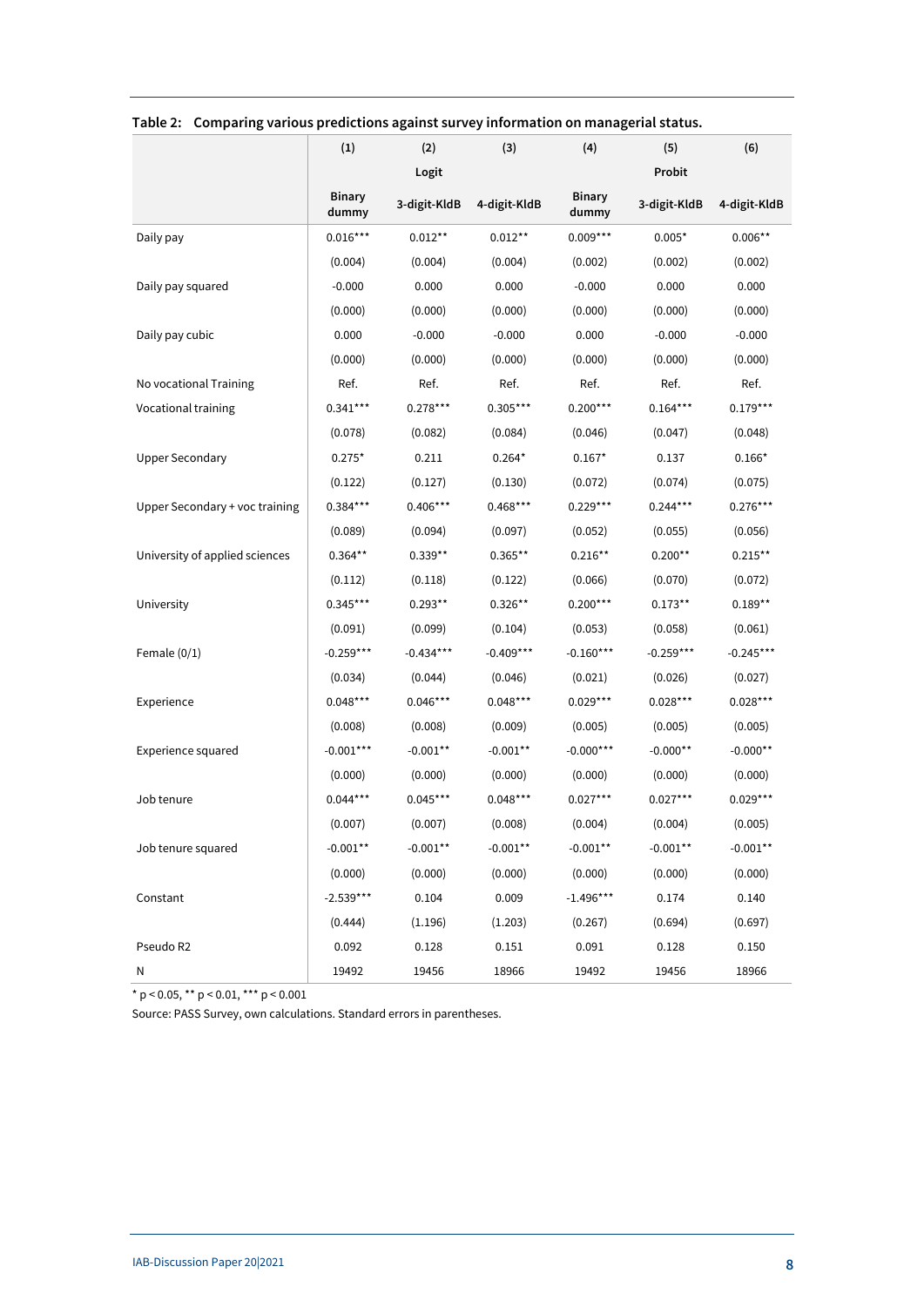Thus, I use information on the classification of occupations as well as covariates to estimate the probability of being a manager. I use three different variations of the occupational classification variable:

- i) A simple indicator (0/1) for being a manager according to the classification
- ii) A set of indicator variables for the 3-digit-classification
- iii) A set of indicator variables for the 4-digit-classification

X′ contains daily pay (cubic polynomial), labor market experience and job tenure (both with squared polynomials),, gender, education dummies and age and survey year (dummies). The model is estimated via a logit and a probit regression for robustness.

[Table 2](#page-7-0) shows the coefficients from the estimations (the KldB-category coefficients are not shown for brevity), with columns 1 to 3 showing the logit-estimation results and columns 4 to 6 showing the probit results, respectively.<sup>[1](#page-8-0)</sup> As can be seen, pay correlates positively with managerial status, as dies education, gender and tenure. The picture with regards to experience is mixed, suggesting an inverted u-shaped connection.

Next, I use the estimation coefficients to predict the probability to hold a managerial or supervisory position. To assess the quality of the prediction overall, I use ROC curves. The results are displayed in Figure 1. As can be seen, the predictions performs relatively well in terms of sensitity, even with a low rate of false positives, regardless of using a probit or logit estimation for prediction; there is hardly any difference between logit or probit. Furthermore, the curves from the estimations using the 3- and 4-digit-KldB show negligible differences, while the estimations using only the binary managerial status indicator seem to perform substantially worse. Overall, the implications from these curves are that predicting managerial or supervisory status works fairly well, regardless of the method used.

1

<span id="page-8-0"></span><sup>&</sup>lt;sup>1</sup> Table A1 shows the corresponding marginal effects for the logit- and probit coefficient estimates.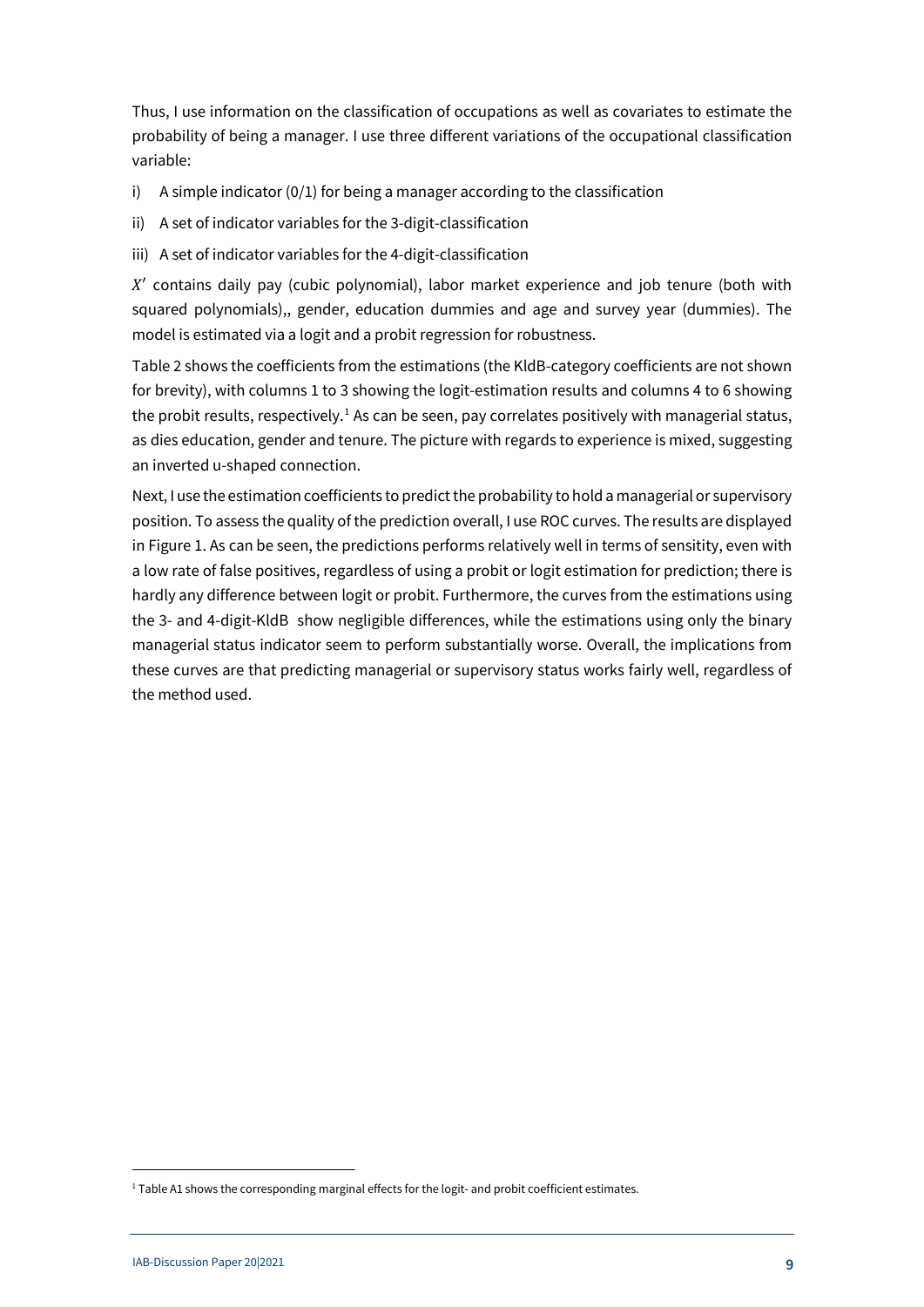

**Figure 1: ROC-curves for logit and probit estimation.**

<span id="page-9-0"></span>Source: PASS Survey, own calculations.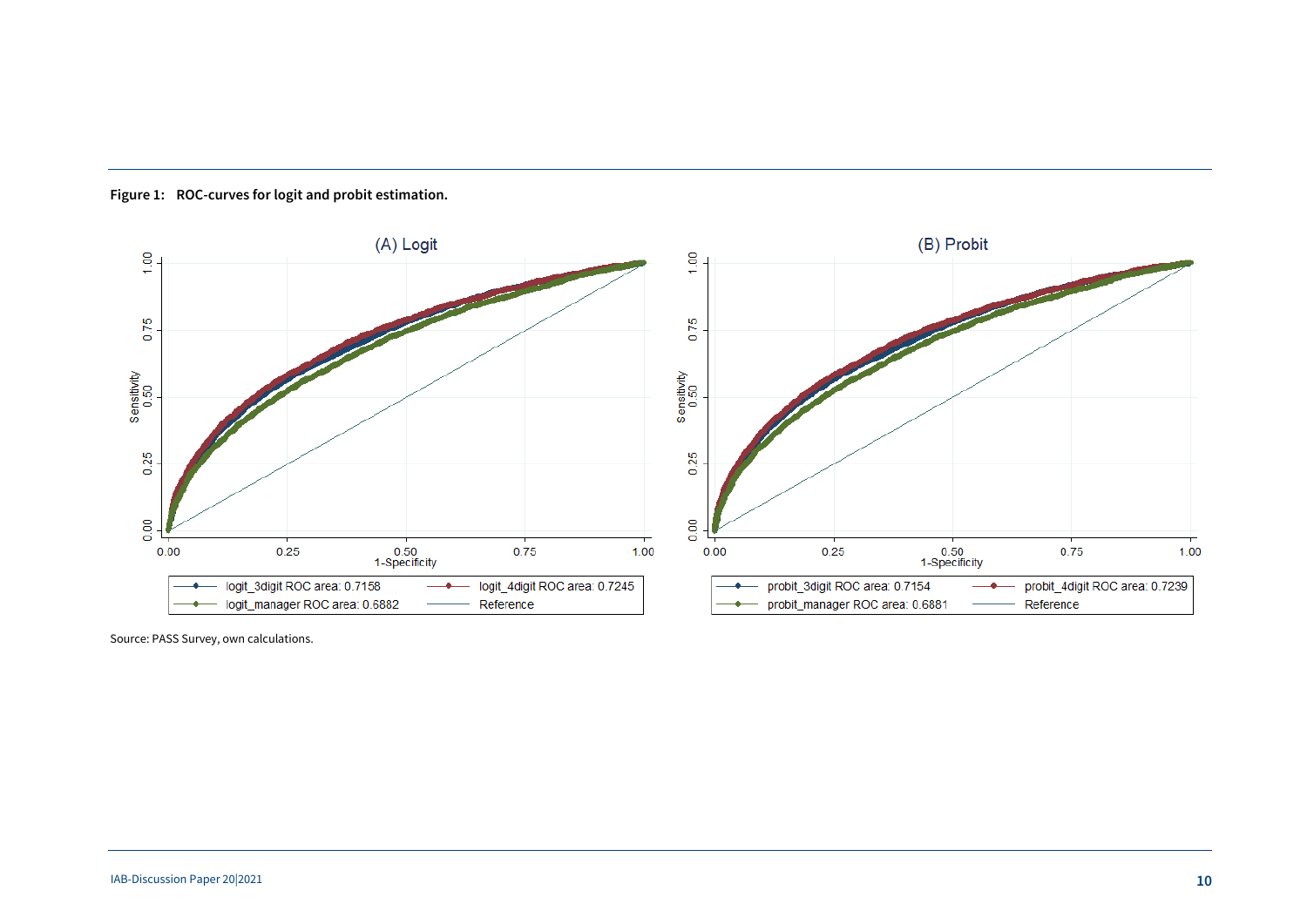In the next step, I use the predicted probabilities from this regression to predict a binary variable of managerial status in the PASS data. Because the prediction performs relatively well out of sample, I now use the pooled PASS sample for the prediction to increase statistical power in the estimations that follow. Due to the negligible differences between the logit- and probit predictions, I now rely on the logit estimation to predict managerial status and offer several variants of identification, each providing a dummy for being a manager when

- i) the prediction from the binary indicator predicts an above 80 percent chance to be a manager (i.e. the predicted probability in the logit estimation is larger or equal to 0.8)
- ii) the prediction from the model including the 3-digit-KldB predicts an above 80 percent chance to be a manager
- iii) the prediction from the model including the 4-digit-KldB predicts an above 80 percent chance to be a manager
- iv) the prediction from the model including the 3-digit-KldB predicts an above 70 percent chance to be a manager

These varying definitions test both the sensitivity as well as the quality of the prediction. Choosing the thresholds at 70 percent or 80 percent implies that the predictions have to be far more certain than flipping a coin, but not too restrictive. At this point, I would also like to note that the supporting information for this article contain the parameter estimates to predict the likelihood of holding a managerial position for all empirical models. Thus, researchers do not need to rely on my definitions of managerial status, but can build their own classifications. These definitions are, however, several benchmarks that can provide guidance in applied research.

| Simple prediction<br>$(N=39,388)$              | Manager (survey) |      | 3-digit-KldB<br>$(N=39,350)$ | Manager (survey) |      |
|------------------------------------------------|------------------|------|------------------------------|------------------|------|
|                                                | No               | Yes  |                              | No               | Yes  |
| No                                             | 24936            | 112  | No                           | 24648            | 371  |
| Yes                                            | 13595            | 745  | Yes                          | 12678            | 1653 |
| 3-digit-KldB, 70%<br>threshold<br>$(N=39,350)$ | Manager (survey) |      | 4-digit-KldB<br>$(N=38,643)$ | Manager (survey) |      |
|                                                | No               | Yes  |                              | No               | Yes  |
| No                                             | 24454            | 565  | No                           | 24428            | 187  |
| Yes                                            | 12284            | 2047 | Yes                          | 12634            | 1394 |

<span id="page-10-0"></span>**Table 3: Comparing various predictions against survey information on managerial status.**

Source: PASS Survey, own calculations.

[Table 3](#page-10-0) provides cross tabulations of the various definitions of the prediction of being a manager versus the survey question. As can be seen, the risk of false positives in any case is relatively low, and never higher than 1.5 percent (with the 3-digit-KldB classification and a 70 percent threshold for prediction). However, in either case, the identification provides false-negatives in around one third of cases. Nevertheless, either prediction identifies more managers in the data than simply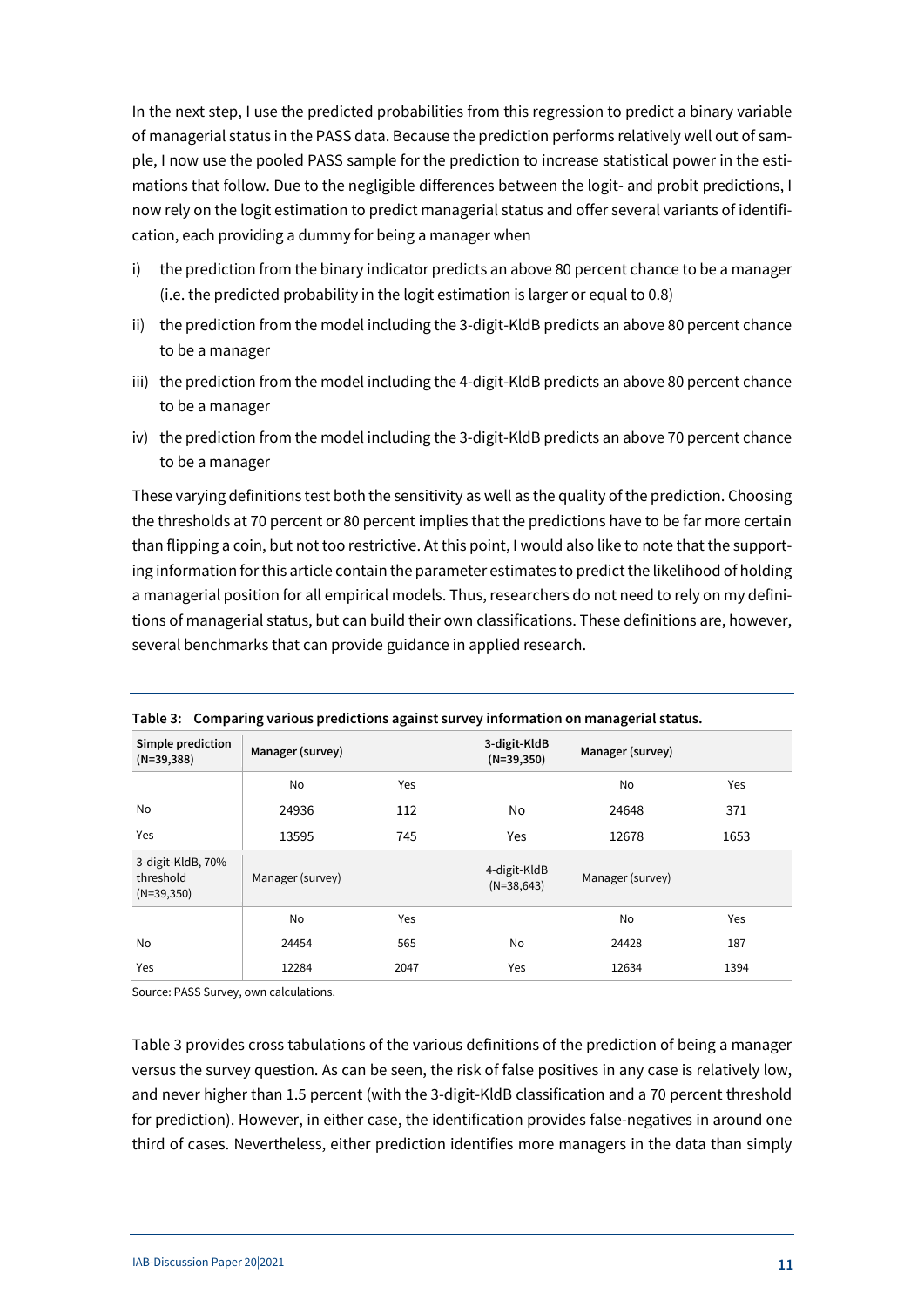using the original occupation classification that would only identify 1,300 observations as managers, whereas the procedure using the 3-digit-KldB and the 70 percent threshold predicts around 2,660 observations for managers.

# <span id="page-11-0"></span>3 Empirical Example: Gender differences in holding managerial or supervisory jobs

### <span id="page-11-1"></span>3.1 How do the predictions perform in regressions compared to survey information in the PASS?

In the next step, I compare the results of the survey information to the various predictions using the example of the glass ceiling in holding managerial positions for females. Thus, I use managerial status as an outcome and estimate linear probability estimations<sup>[2](#page-11-2)</sup> of the following model:

### $manager_{it} = \delta_0 + \delta_1 female_{it} + \delta_2 C'_{it} + \epsilon_{it}$

Where  $m$ anager is the binary outcome of being a manager,  $female$  is an indicator variable for the individual's gender, and  $C$  is a set of control variables available in the administrative data, namely, experience and tenure (both with squared polynomials), current year (dummies), educational degree and age dummies. I want to make clear that this is only a relatively simple empirical approach to the problem. In a more formal and sophisticated analysis, one would not only investigate mean differences in the propensity to hold a supervisory or managerial position, but also differential returns for various covariates by gender. I nonetheless consider this simple example as sufficient to gain a grasp on how the predicted variable performs compared to the survey information.

[Table 4](#page-12-1) shows the results of the regressions as well as the mean of the dependent variable for males. As can be seen using the survey information, women have a 11 percentage points lower chance to hold a managerial position; 42.8 percent of males report holding supervisory or managerial duties. Using just the KldB classification at face value, the coefficient drops to 3.4 percentage points, but the comparison now is a far lower male baseline of just 5.4 percent. Of the different estimation procedures, the 3-digit-KldB prediction with the 70 percent threshold values seems to perform closest to the survey information with regards to the coefficient estimate. However, in this case, the share of males reporting managerial duties is still far lower compared to the survey question. Nevertheless, I take this result as evidence that the 3-digit-KldB prediction performs sufficiently well to create a variable for managerial status that is more in line with the survey information than just using the occupational code.

1

<span id="page-11-2"></span><sup>&</sup>lt;sup>2</sup> I use linear probability models instead of logit- or probit estimations to directly estimate the average marginal effect (AME). Additional analyses (not shown) show that the results presented here hardly differ from the AMEs obtained from probit, logit or clog-log estimations.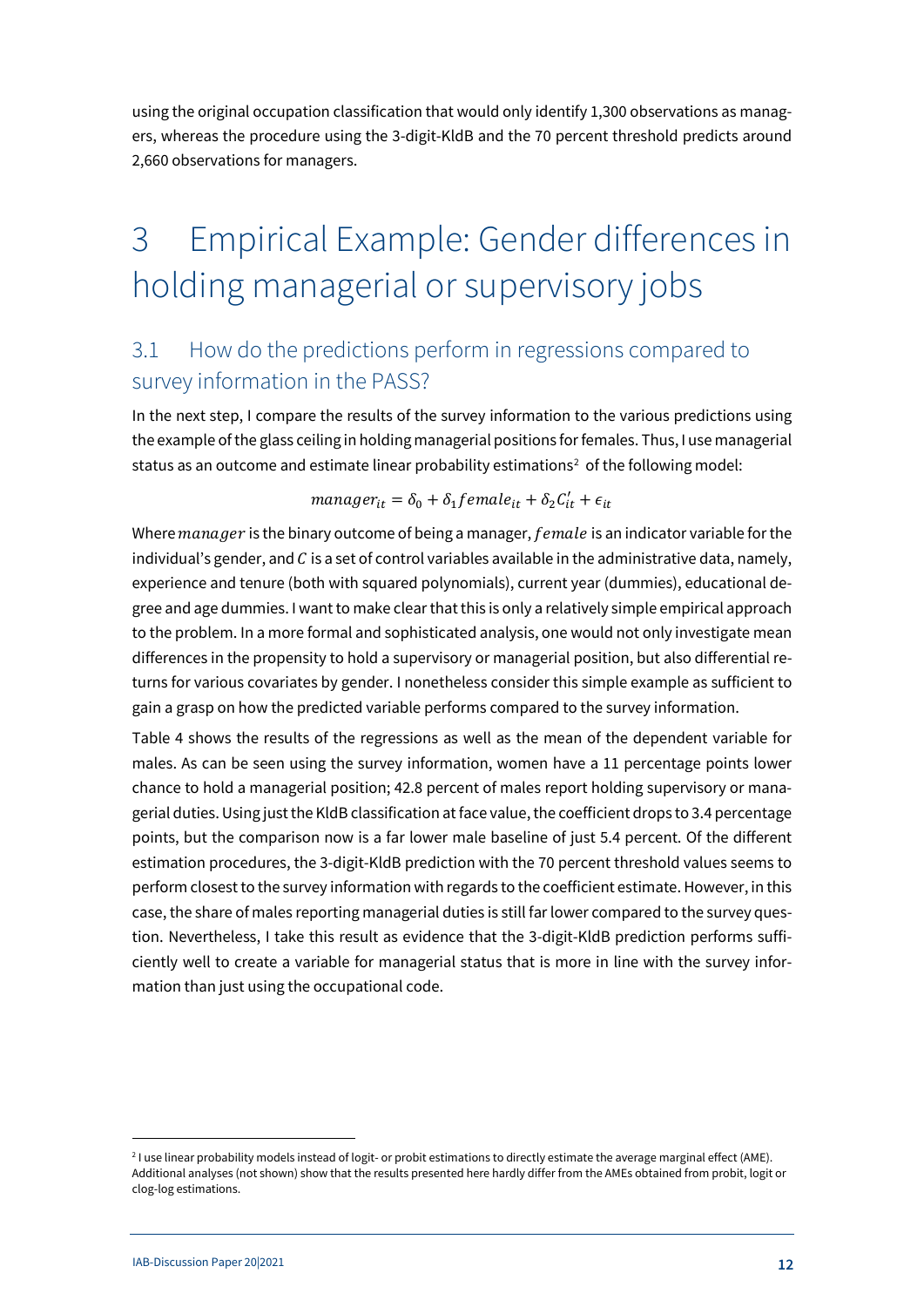#### <span id="page-12-1"></span>**Table 4: Regression results.**

|                | (1)                 | (2)            | (3)                                                 | (4)                                        | (5)                                        | (6)                                                          |
|----------------|---------------------|----------------|-----------------------------------------------------|--------------------------------------------|--------------------------------------------|--------------------------------------------------------------|
|                | Manager<br>(survey) | Manager (KldB) | Manager<br>(Prediction w/<br>simple indica-<br>tor) | Manager<br>(Prediction w/<br>3-digit-KldB) | Manager<br>(Prediction w/<br>4-digit-KldB) | Manager<br>(Prediction w/<br>3-digit-KldB,<br>70% threshold) |
| Female $(0/1)$ | $-0.111$ "          | $-0.034$ ***   | $-0.034$ ***                                        | $-0.057$ ***                               | $-0.063$ ***                               | $-0.104$ ***                                                 |
|                | (0.010)             | (0.004)        | (0.004)                                             | (0.005)                                    | (0.005)                                    | (0.006)                                                      |
| Male mean      | 0.428               | 0.0544         | 0.0546                                              | 0.0846                                     | 0.0942                                     | 0.148                                                        |
| Observations   | 41073               | 39393          | 39388                                               | 39350                                      | 38830                                      | 39350                                                        |

\* p < 0.05, \*\* p < 0.01, \*\*\* p < 0.001

Source: PASS Survey, own calculations. Cluster-robust standard errors in parentheses.

### <span id="page-12-0"></span>3.2 The Glass Ceiling in the SIAB

In the next step, I use the vector of coefficients obtained in the prediction with the PASS data to predict managerial status in the SIAB and estimate glass ceilings. This can easily be achieved by loading the estimation results into Stata when the SIAB-data is prepared in the same way as the PASS-ADIAB data with regards to variable names (I use the SIAB7517 v1 in my analyses; Antoni et al. 2019). The syntax to replicate this exercise as well as the set of coefficients necessary to replicate this findings are available as supplementary material to this paper online. In this case, I only use the SIAB for the period the PASS is available, i.e. from 2007 to 2017.

Table 5 shows the sample descriptives for the SIAB, including the predictions of managerial status and all covariates also shown in the PASS-data. As can be seen, the share of managers identified through the various prediction procedures varies, but is substantially larger than just the KldB code for managers. As previously mentioned, this can either indicate that managerial status in the administrative records is measured with noise or relies on a stricter definition than the survey information.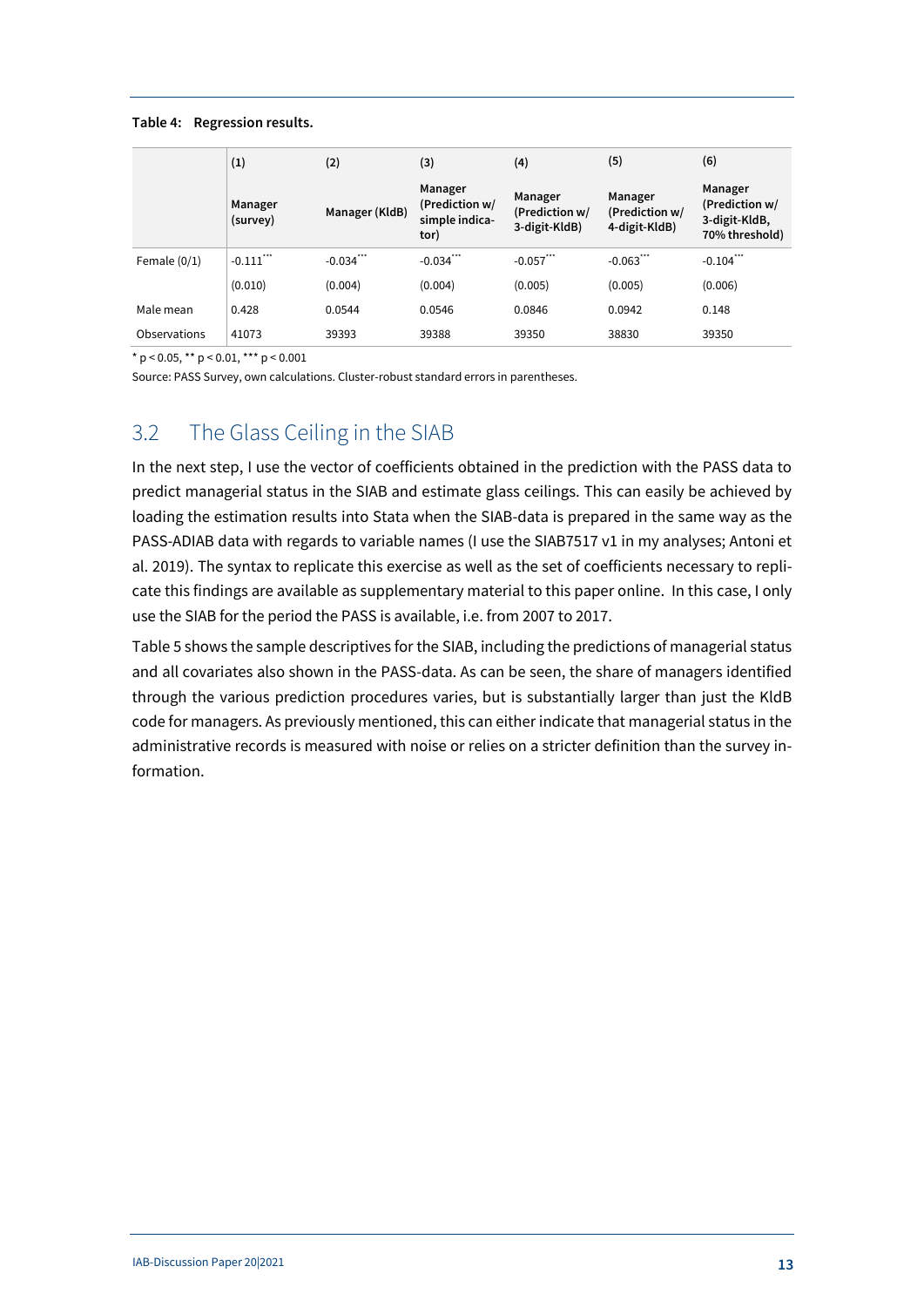<span id="page-13-0"></span>**Table 5: Sample descriptives for SIAB data**

|                                                  | Mean       | <b>SD</b> |
|--------------------------------------------------|------------|-----------|
| Manager (KldB only)                              | 0.03       | 0.18      |
| Manager simple code (prediction)                 | 0.03       | 0.18      |
| Manager 3-digit KldB (prediction)                | 0.05       | 0.21      |
| Manager 3-digit KldB; 70% threshold (prediction) | 0.08       | 0.28      |
| Manager 4-digit KldB (prediction)                | 0.05       | 0.23      |
| Daily pay (Euros)                                | 63.71      | 55.74     |
| Age                                              | 39.85      | 13.41     |
| Female $(0/1)$                                   | 0.48       | 0.50      |
| Current year                                     | 2012.10    | 3.16      |
| Labor market experience (years)                  | 13.43      | 10.09     |
| Job tenure (years)                               | 3.66       | 5.85      |
| <b>Education: No vocational Training</b>         | 0.19       | 0.39      |
| <b>Education: Vocational training</b>            | 0.54       | 0.50      |
| <b>Education: Upper Secondary</b>                | 0.05       | 0.21      |
| Education: Upper Secondary + voc training        | 0.09       | 0.29      |
| Education: University of applied sciences        | 0.03       | 0.16      |
| <b>Education: University</b>                     | 0.10       | 0.31      |
| Observations                                     | 13,780,006 |           |

Source: SIAB7517, own calculations.

In the next step, I regress managerial status on gender and a set of covariates. [Table 5](#page-13-0) shows the results. Again, like in the PASS, the classification of the KldB provides a far smaller absolute gender gap compared to the broader definitions of managerial status using the predictions from the logitregression. The findings are comparable to the PASS-estimations which suggests that, also in this data, the 3-digit prediction with the 70 percent threshold seems to provide a broader definition of managerial or supervisory status, arguably more in line with the survey item.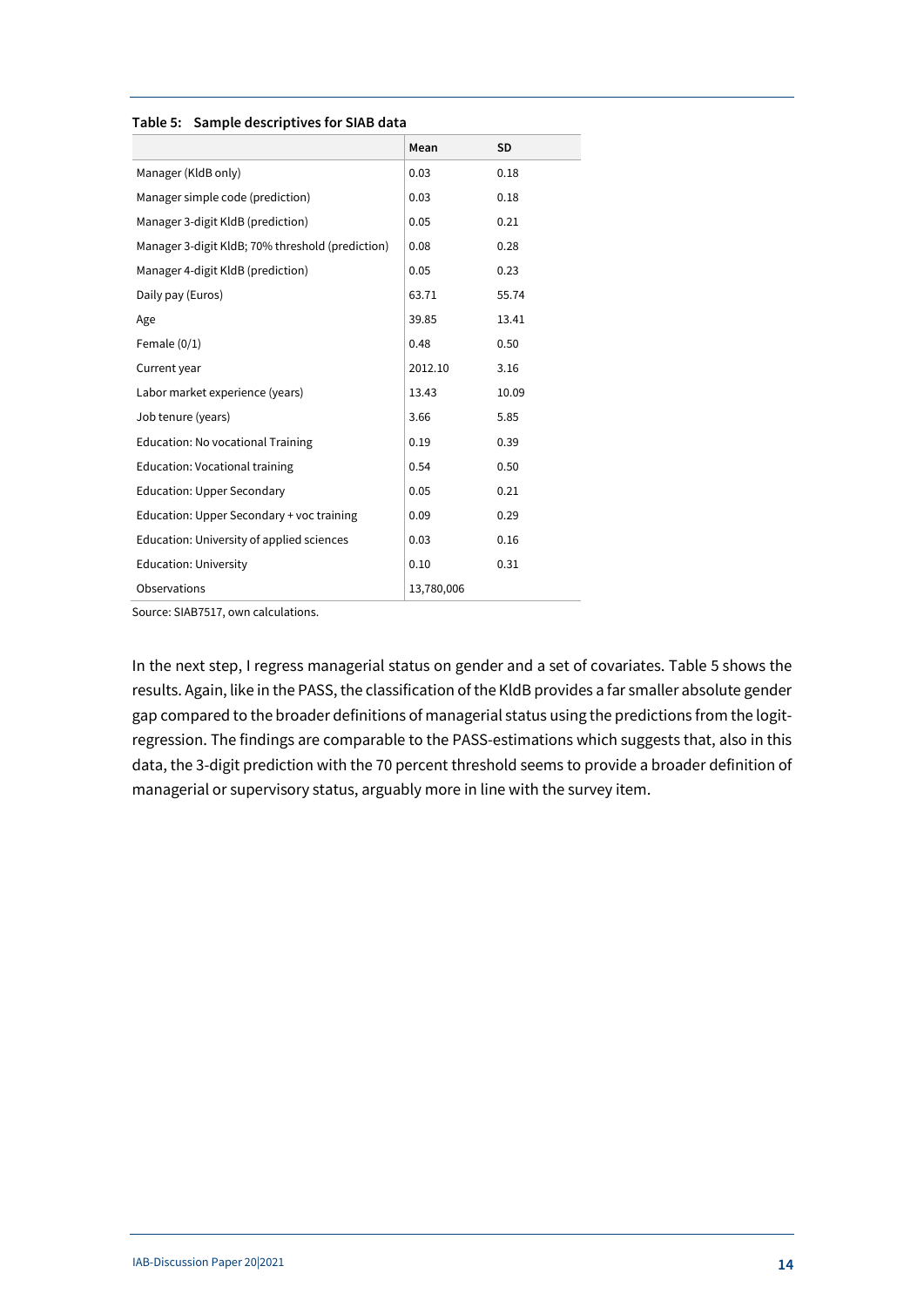<span id="page-14-1"></span>

| Table 6: Regression results with SIAB data |  |  |
|--------------------------------------------|--|--|
|                                            |  |  |

|                | (1)            | (2)                                            | (3)                                        | (4)                                        | (5)                                                          |
|----------------|----------------|------------------------------------------------|--------------------------------------------|--------------------------------------------|--------------------------------------------------------------|
|                | Manager (KLDB) | Manager<br>(Prediction w/<br>simple indicator) | Manager<br>(Prediction w/3-<br>digit-KldB) | Manager<br>(Prediction w/4-<br>digit-KldB) | Manager<br>(Prediction w/3-<br>digit-KldB, 70%<br>threshold) |
| Female $(0/1)$ | $-0.024***$    | $-0.025***$                                    | $-0.043***$                                | $-0.048***$                                | $-0.085***$                                                  |
|                | (0.000)        | (0.000)                                        | (0.000)                                    | (0.000)                                    | (0.000)                                                      |
| Male mean      | 0.045          | 0.047                                          | 0.072                                      | 0.081                                      | 0.130                                                        |
| Observations   | 13116091       | 12980802                                       | 12958975                                   | 12775566                                   | 12958975                                                     |

\* p < 0.05, \*\* p < 0.01, \*\*\* p < 0.001

Source: SIAB7517, own calculations. Cluster-robust standard errors in parentheses.

Thus, although there is no survey information available in the SIAB, I would recommend using the definition in column 5 for analyses, as it seems to be most consistent with the survey item from the PASS.

# <span id="page-14-0"></span>4 Conclusion

In the German administrative records, identifying individuals with managerial or supervisory positions is not straightforward. In this report, I use survey information to identify individuals with managerial responsibilities in the employment records and provide the corresponding programs to replicate my findings. The results show that using my procedure to enhance the information in administrative records provides a picture that is more fitting to survey information on the share of individuals with managerial duties compared to solely using administrative information.

Furthermore, I use the glass ceiling for women as an applied example for using this information in practice in application to the SIAB-data. Like in the PASS-ADIAB, the procedure encompasses a more far-reaching definition of supervisory or managerial positions that includes more employees then only using the KldB-code and thus seems to be more comparable to the survey data.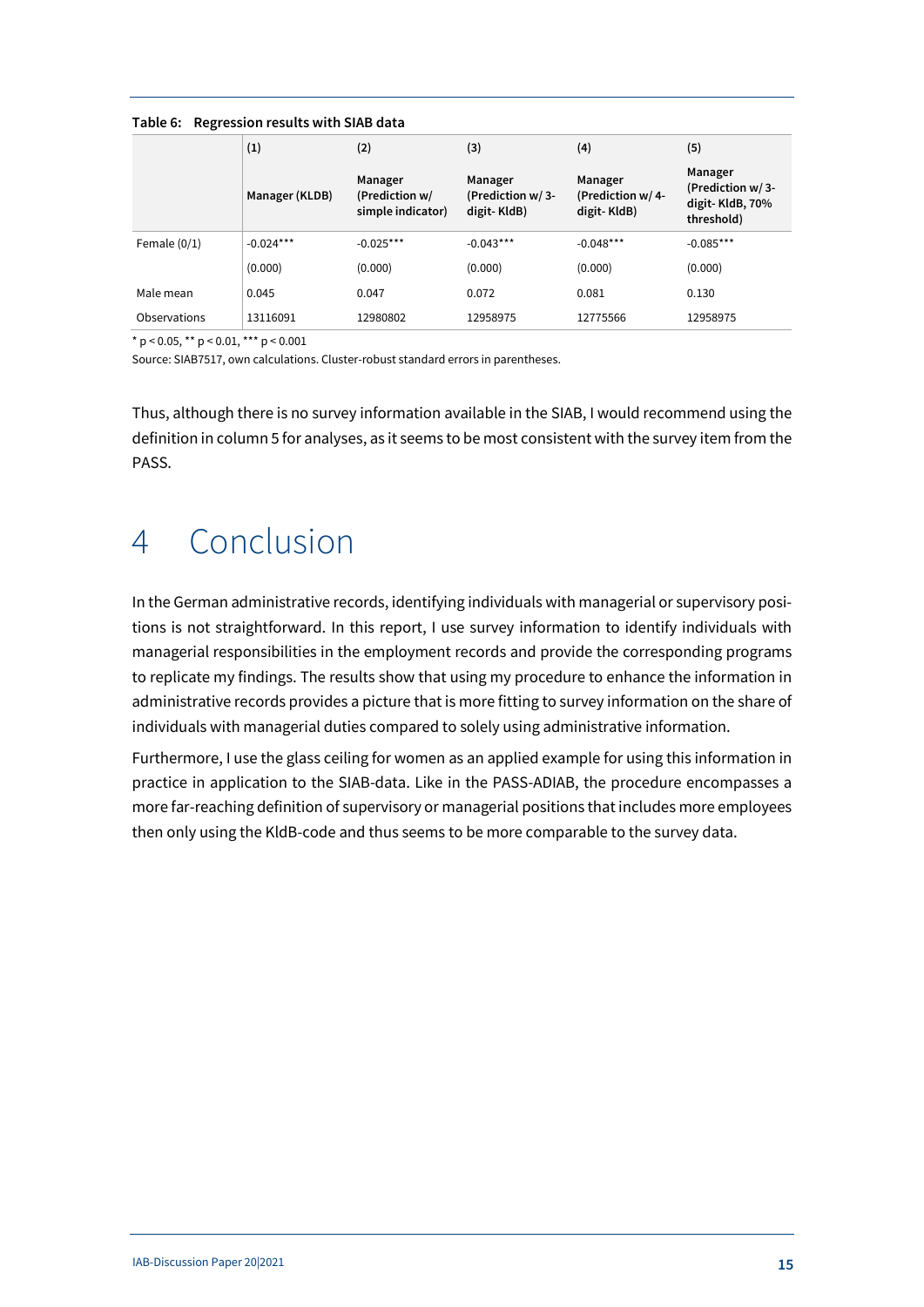### References

- Antoni, M. and Bethmann, A. (2019). PASS-ADIAB Linked Survey and Administrative Data for Research on Unemployment and Poverty. In: Jahrbücher für Nationalökonomie und Statistik, 239(4), pp. 747-756.
- Antoni, M., Schmucker, A., Seth, S., & Vom Berge, P. (2019). *Sample of integrated labour market biographies (SIAB) 1975-2017* (No. 201902\_en). Institut für Arbeitsmarkt-und Berufsforschung (IAB), Nürnberg [Institute for Employment Research, Nuremberg, Germany].
- Bundesagentur für Arbeit (2020). Klassifikation der Berufe 2010 überarbeitete Fassung. Band 1: Systematischer und alphabetischer Teil mit Erläuterungen
- Card, D., Heining, J., Kline P. (2013). Workplace Heterogeneity and the Rise of West German Wage Inequality. In: The Quarterly Journal of Economics, 128(3), pp. 967–1015.
- Fitzenberger, Bernd; Osikominu, Aderonke; Völter, Robert (2005): Imputation rules to improve the education variable in the IAB employment subsample. (FDZ-Methodenreport, 03/2005 (en)), Nürnberg.
- Huffman ML, King J, Reichelt M. (2017). Equality for Whom? Organizational Policies and the Gender Gap across the German Earnings Distribution. In: ILR Review. 70(1), pp. 16-41.
- Maume, D. J. (1999). Glass Ceilings and Glass Escalators: Occupational Segregation and Race and Sex Differences in Managerial Promotions. In: Work and Occupations, 26(4), pp. 483–509.
- Paulus, W., Matthes, B (2013): Klassifikation der Berufe \* Struktur, Codierung und Umsteigeschlüssel. (FDZ-Methodenreport, 08/2013 (de)).
- Trappmann, M. , Bähr, S., Beste, J. , Eberl, A. , Frodermann, C., Gundert, S., Schwarz, S., Teichler, N., Unger, S., Wenzig, C. (2019). Data Resource Profile: Panel Study Labour Market and Social Security (PASS). In: International Journal of Epidemiology. 48(5), pp. 1411–1411g.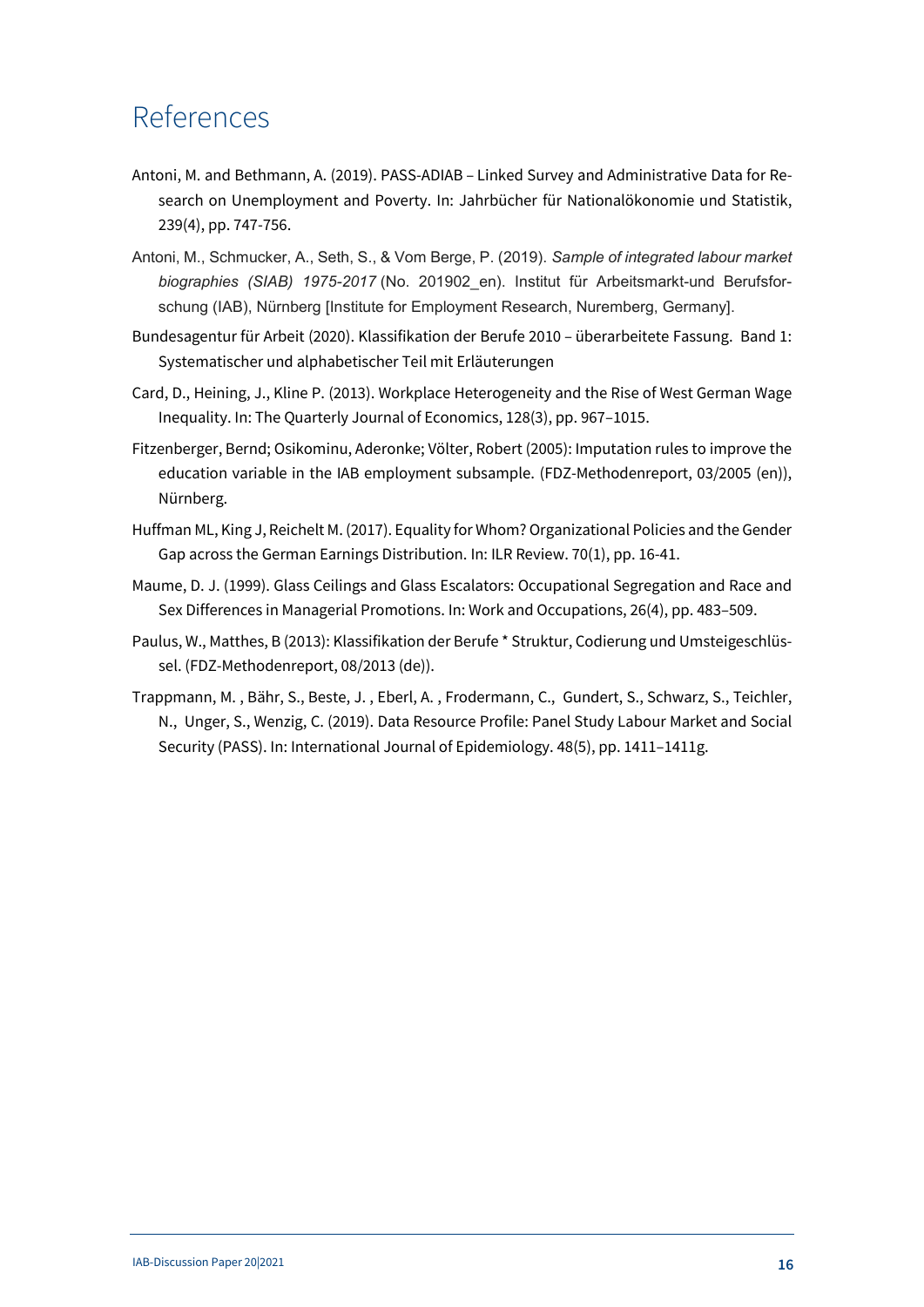# <span id="page-16-0"></span>Appendix

|                                 | (1)                     | (2)                               | (3)                   | (4)                      | (5)            | (6)                  |
|---------------------------------|-------------------------|-----------------------------------|-----------------------|--------------------------|----------------|----------------------|
|                                 | Logit Mana-<br>ger code | Logit 3-digit                     | Logit 4-digit         | Probit Mana-<br>ger code | Probit 3-digit | Probit 4-digit       |
| Daily pay (Euros)               | $0.002$ ***             | $0.002\rlap{.}^{\star\star\star}$ | $0.002***$            | $0.002$ ***              | $0.002$ ***    | $0.002***$           |
|                                 | (0.000)                 | (0.000)                           | (0.000)               | (0.000)                  | (0.000)        | (0.000)              |
| No vocational Training          | Ref.                    | Ref.                              | Ref.                  | Ref.                     | Ref.           | Ref.                 |
| Vocational training             | $0.067***$              | $0.052***$                        | $0.055$ ***           | $0.065***$               | $0.052$ ***    | $0.055$ ***          |
|                                 | (0.015)                 | (0.015)                           | (0.015)               | (0.014)                  | (0.015)        | (0.014)              |
| <b>Upper Secondary</b>          | $0.053$ <sup>*</sup>    | 0.039                             | 0.047                 | $0.054$ <sup>*</sup>     | 0.043          | $0.051$ <sup>*</sup> |
|                                 | (0.024)                 | (0.024)                           | (0.024)               | (0.024)                  | (0.023)        | (0.023)              |
| Upper Secondary + voc training  | $0.076***$              | $0.077$ ***                       | 0.086                 | $0.075***$               | $0.078***$     | $0.086***$           |
|                                 | (0.017)                 | (0.017)                           | (0.017)               | (0.017)                  | (0.017)        | (0.017)              |
| University of applied sciences  | $0.072$ "               | $0.064$ "                         | $0.067$ "             | $0.071$ **               | $0.064$ "      | $0.066$ **           |
|                                 | (0.022)                 | (0.022)                           | (0.022)               | (0.022)                  | (0.022)        | (0.022)              |
| University                      | $0.068***$              | $0.055$ **                        | $0.059$ <sup>**</sup> | $0.066***$               | $0.055$ **     | $0.058$ "            |
|                                 | (0.018)                 | (0.018)                           | (0.019)               | (0.017)                  | (0.018)        | (0.018)              |
| Female                          | $-0.053***$             | $-0.086***$                       | $-0.078***$           | $-0.055***$              | $-0.085***$    | $-0.078***$          |
|                                 | (0.007)                 | (0.009)                           | (0.009)               | (0.007)                  | (0.009)        | (0.009)              |
| Labor market experience (years) | $0.005***$              | $0.005***$                        | $0.005***$            | $0.005***$               | $0.005***$     | $0.005***$           |
|                                 | (0.001)                 | (0.001)                           | (0.001)               | (0.001)                  | (0.001)        | (0.001)              |
| Job tenure (years)              | $0.007***$              | $0.007***$                        | $0.007***$            | $0.007***$               | $0.007***$     | $0.007***$           |
|                                 | (0.001)                 | (0.001)                           | (0.001)               | (0.001)                  | (0.001)        | (0.001)              |
| N                               | 19492                   | 19456                             | 18966                 | 19492                    | 19456          | 18966                |

#### <span id="page-16-1"></span>**Table A1: Average marginal Effects corresponding to Table 2.**

\* p < 0.05, \*\* p < 0.01, \*\*\* p < 0.001

Source: PASS Survey, own calculations. Standard errors in parentheses